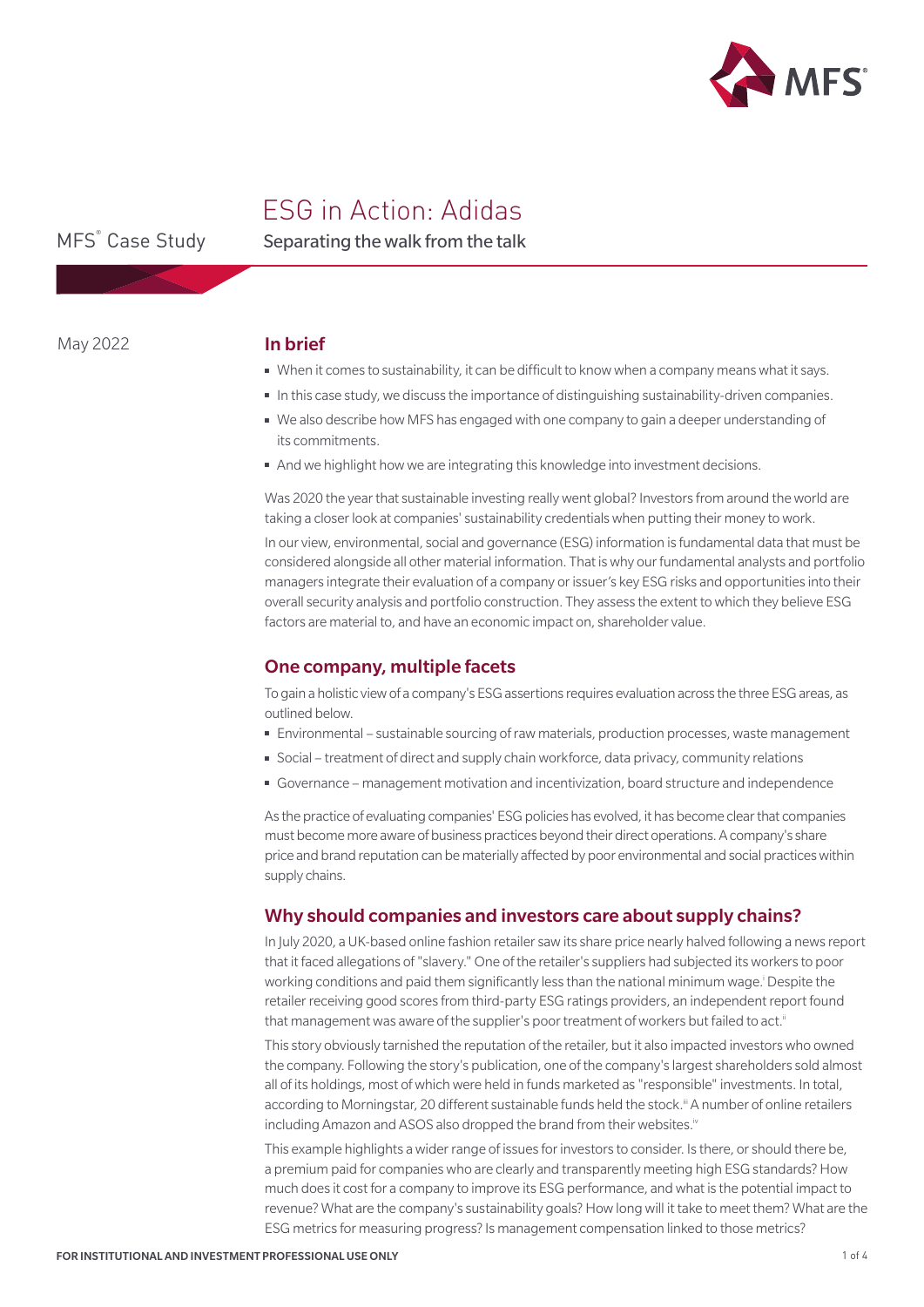Underlying all these questions is the key question facing investors: How can you tell if a company's ESG credibility is real? The example above highlights a shortcoming of ESG ratings that is often overlooked: that they are largely backward-looking, especially in the case of "responsible" funds that use third-party ratings in their security selection process. Such backward-looking assessments are a questionable lens through which to look at future risks and opportunities. Fundamental company analysis is critical to understanding the potential materiality of ESG issues for investors who want to protect against negative outcomes and participate in the success that may follow improvements in a company's ESG performance. After all, it is easier to promise change than to deliver it.

## Distrusting the hype, asking the hard questions, finding the evidence

Adidas says sustainability is integral to its business strategy, and in our view, the evidence to support this is clear. Important highlights include developing a formal Social and Environmental Affairs team in the late 1990s, helping to found the Fair Labor Association in 1999 and making its first shoe out of ocean plastic in 2015. In 2019, Adidas produced its first fully recyclable performance shoe.



Within the company's own materials, investors can easily find details about its long-term sustainability vision, which focuses on ending plastic waste and achieving climate neutrality by 2050. It has already moved to using only sustainably sourced cotton and aims to replace all virgin polyester with recycled polyester by 2024.

| Long-term vision                         | End plastic waste                                                    | Achieve climate neutrality by 2050                                              |
|------------------------------------------|----------------------------------------------------------------------|---------------------------------------------------------------------------------|
| <b>Measurable</b><br>medium-term targets | In 2020, produce 15-20m pairs of shoes<br>using Parley Ocean Plastic | ■ By 2020, 35% water savings<br>at apparel material suppliers                   |
|                                          | By 2024, replace all virgin polyester<br>with recycled polyester     | ■ By 2020, 20% energy savings and 20%<br>waste reduction at strategic suppliers |
|                                          |                                                                      | ■ By 2020, 3% absolute annual reduction<br>in $CO2$ net emissions               |
| Source: Adidas                           |                                                                      |                                                                                 |

## EXAMPLES OF MEASURABLE MEDIUM-TERM TARGETS

The company has a strong history and measurable targets when it comes to sustainability, but is sustainability embedded in its culture, and does the company's supply chain meet its own high standards?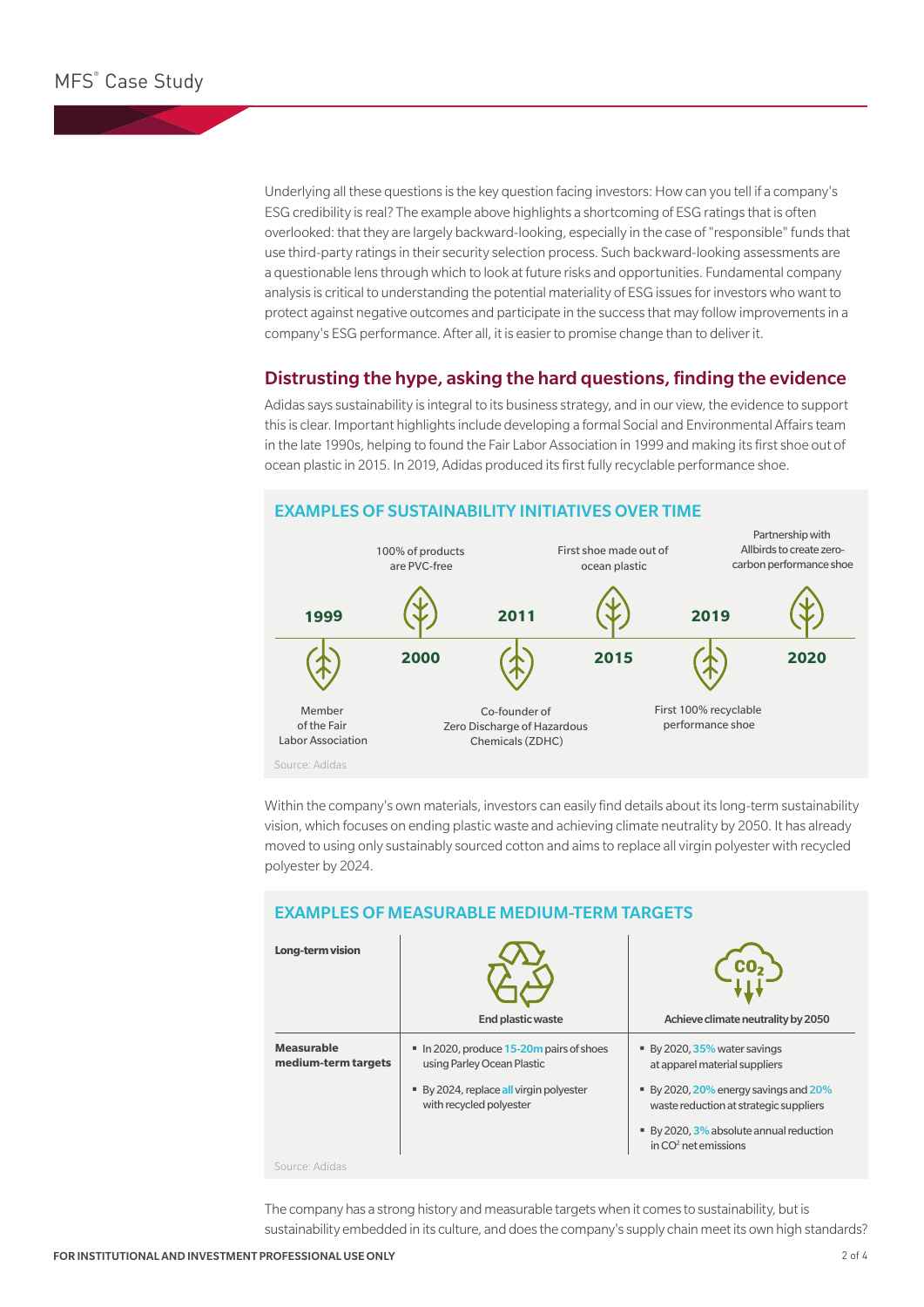## Digging deeper

During a 2020 call with Adidas management, MFS' equity, fixed income and ESG analysts had the opportunity to discuss sustainability directly with the CEO. This is one example of the additional value that an in-depth, fundamental research process can provide when we make investment decisions.

Adidas recognizes the conflict between creating sustainable products and processes and the unconstrained innovation often required to remain a leader in athletic performance. It understands that while a growing number of consumers consider sustainability when selecting products, most are still unwilling to pay a premium for it. These considerations have informed the company's long-term vision and expectations as they strive to develop sustainable products that can also deliver performance.

Adidas also understands the need for the whole company to be on board with sustainability. For example, when materials buyers opt for environmentally friendly options, designers need to incorporate them.

The company's ambitious sustainability goals come from the top of the organization, which appeals to an employee and customer base that is increasingly committed to sustainability. Adidas' ultimate goal is to make every product sustainable.

The company adheres to its long-term view while also understanding that scaling sustainability will be challenging. Its motivation, in our view, seems credible and authentic, and reflects the understanding that it cannot promote itself as a health and wellness brand if it does not display those values authentically. To create a lasting impact, it also appreciates the need to align with competitors in order to raise sustainability standards across the industry.

Supply chains are an area that many companies have paid little attention to over the past few decades, often at the expense of tail risks. Given its very large outsourced manufacturing footprint, the risks associated with supply chains loom large, particularly those related to labor practices. In this regard, we were impressed by Adidas' actions. It recognizes the magnitude of these risks to its brand and its business, and it has taken steps to manage them. It has its own in-house supply chain audit department, including on-the-ground teams in Asia and Eastern Europe, where supplier factories are located. Adidas conducts audits of all Tier 1 and most Tier 2 suppliers every two years at a minimum and requires suppliers to enact corrective measures in instances of noncompliance. It ended two supplier relationships in 2019 for compliance failures. In a bold move, Adidas has also started to disclose the names of its Tier 1, 2 and 3 suppliers. Given that supplier relationships often represent a competitive advantage, we believe this demonstrates that the company is serious about seeking to ensure an ethical supply chain.

#### Where do we go from here?

Adidas is communicating an authentic and well-aligned consumer message as it scales up development of the circular products that more customers are likely to demand after emerging from the current crisis. Given the company's scale, its sustainability initiatives are meaningful, we believe. The depth, quality and duration of the supply chain work at Adidas will in our view help protect against human rights risks and

increased environmental costs in the future. That said, Adidas' supply chains remain a big area of focus; while we appreciate that the company takes the issue seriously, we recognize that there is more it can do. We continue to engage with Adidas and encourage change where we find room for improvement. We have discussed a number of other items with management, such as climate change and mitigating emissions. Adidas could benefit from upgrading internal systems and reducing its reliance on external consultants to gather emissions data. However, Adidas did commit to the Science Based Targets initiative

We believe the broader investment community has not yet realized the full potential of active ownership when it comes to creating long-term value for clients. We therefore encourage an open dialogue on the importance of active ownership and how all investors can be better owners and stewards of capital.

in February 2020. This is a strong first step, and we look forward to seeing the targets they set.